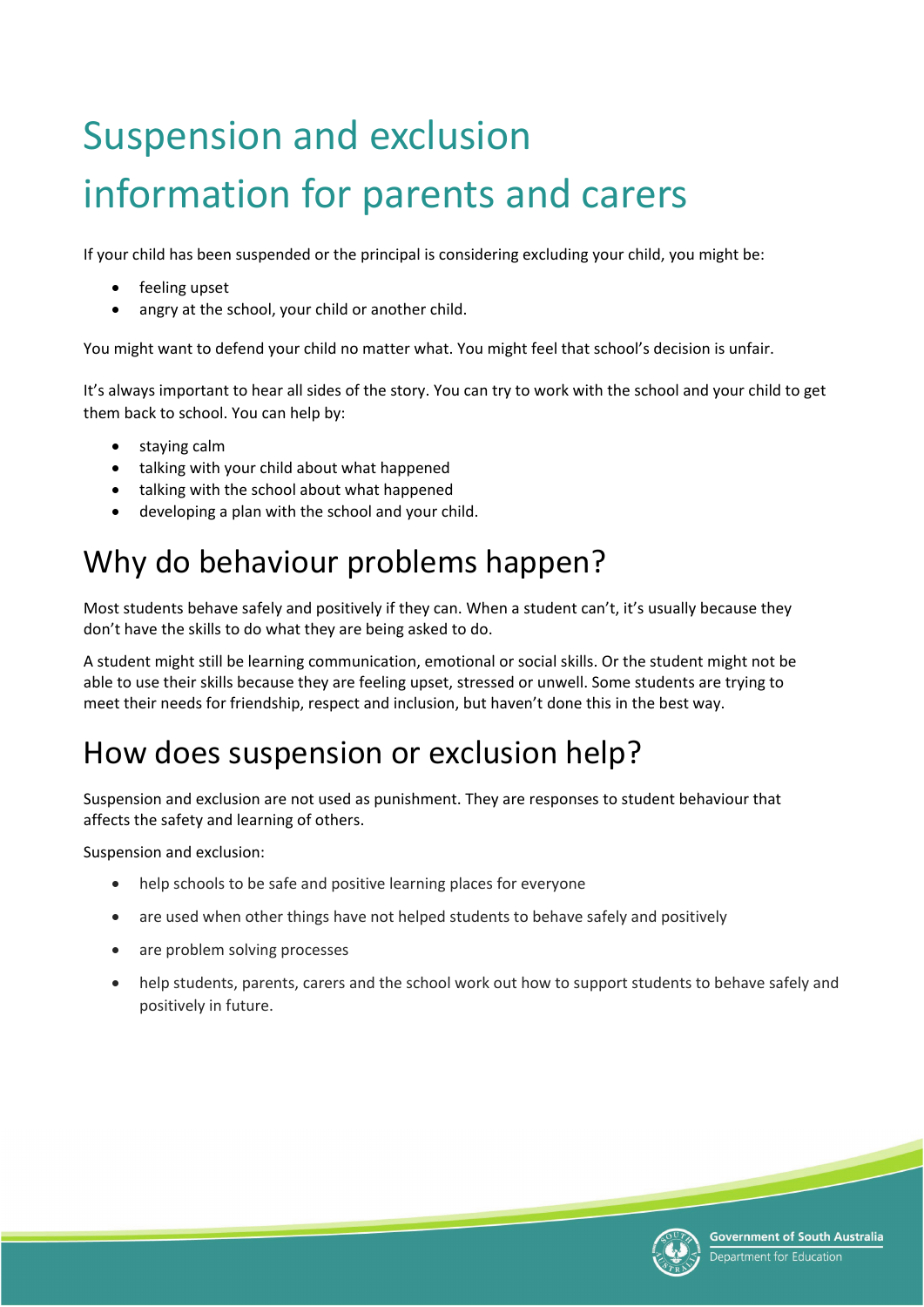# What is suspension?

Suspension:

- is a short term response to concerning student behaviour that affects the safety and learning of others
- means that the student does not go to school for between 1 and 5 school days
- is decided by the principal
- cannot be for more than 15 school days or 4 times in one school year without the approval of an Education Director.

All principals report to a local Education Director.

# What is exclusion?

Exclusion:

- is a longer term response to serious student behaviour that affects the safety and learning of others
- means that the student does not go to school for between 4 and 10 calendar weeks or the rest of the school term
- can only happen if the student has first been suspended for between 1 and 5 school days
- is decided by the principal
- cannot be for more than 20 weeks in one calendar year without the approval of the Education Director.

# When can a student be suspended or excluded?

The law says that the school principal can suspend or exclude a student. This can only happen when the principal believes on reasonable grounds that:

- 'the student has threatened or perpetrated violence; or
- the student has acted in a manner that threatens the safety or wellbeing of a student, member of staff or other person associated with the school (including by sexually harassing, racially vilifying, verbally abusing or bullying that person); or
- the student has acted illegally; or
- the student has interfered with the ability of a teacher to instruct students or of a student to benefit from that instruction; or
- the student has acted in a manner that threatens the good order of the school by persistently contravening or failing to comply with rules applying within the school with respect to behaviour.'

A student can also be suspended if:

• 'the student shows persistent and wilful inattention or indifference to school work'

These points are from the *Education and Children's Services Act 2019.*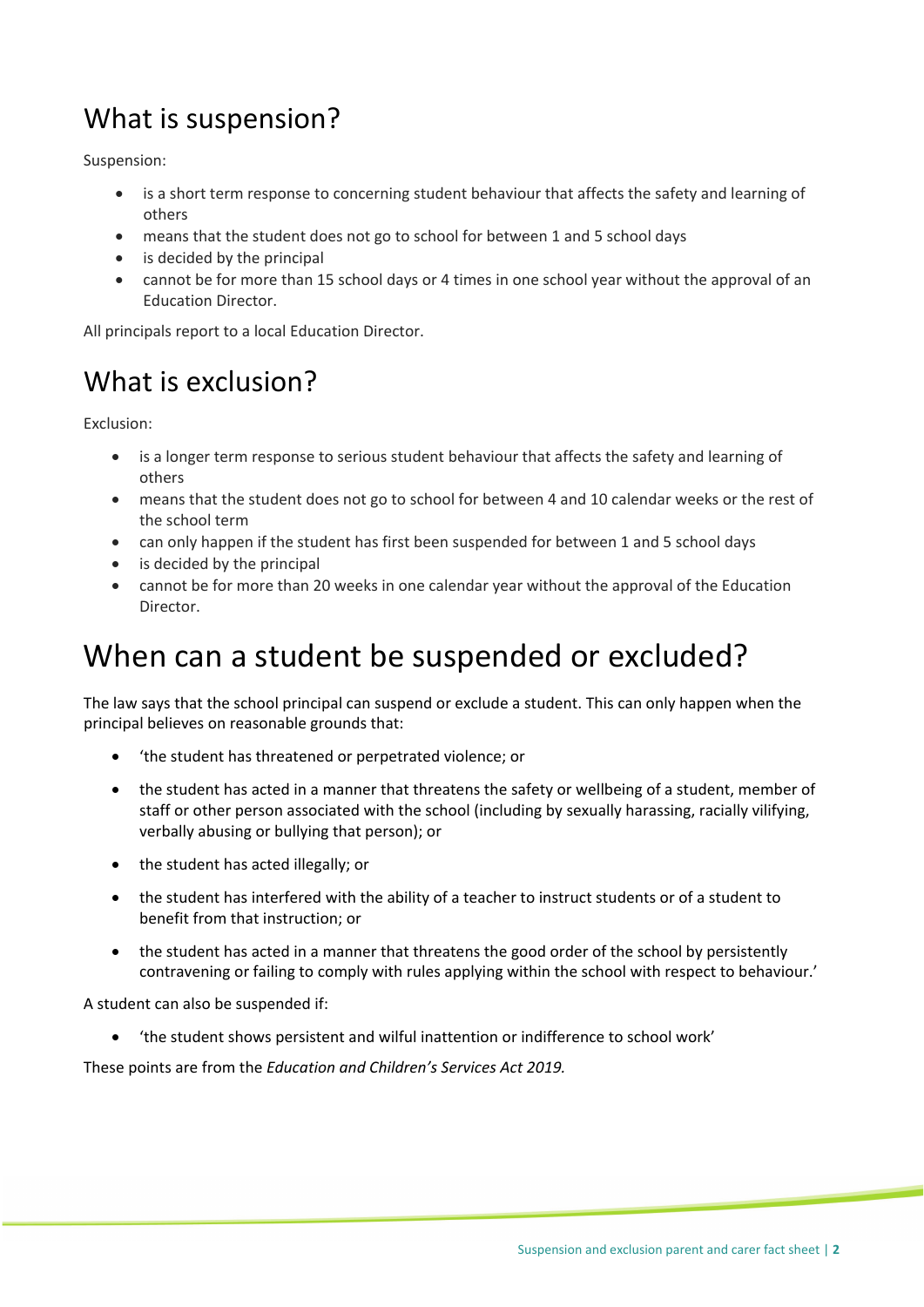# How is the decision made?

The principal has to act fairly and look at each situation. The principal has to be satisfied that a suspension or exclusion is the most appropriate response to the behaviour. They do this by considering:

- the student's behaviour how serious is it and how often does it happen?
- how the student has responded to behaviour consequences in the past
- the supports in place to help the student
- if the student needs extra help so they can be included at school
- if a suspension or exclusion will help prevent the behaviour in future
- if a suspension or exclusion will help the school to be a safe and positive learning place for everyone
- if a suspension or exclusion is safe for the student
- if other things can be done to help the student to behave safely and positively.

### What to expect

### What happens if my child is suspended?

The school will explain the decision to suspend your child to you and your child. You and your child will be given a 'Notice of suspension from school. This will tell you*:* 

- how many days your child is suspended for
- the date your child should return to school
- the reason for the suspension
- to contact the school to make a time for a Reconnection meeting.

The suspension (between 1 and 5 days) starts on the first school day after the decision to suspend.

The school does not have to provide your child with school work when they are on suspension.

#### Reconnection meeting

During the suspension a 'reconnection meeting*'* must be held to:

- plan your child's return to school
- develop a behaviour support plan this will support your child's safe and positive behaviour.

If you cannot come to a reconnection meeting before your child returns to school, your child must be offered an alternative program. This will be in place until you have the meeting or find another way to develop the behaviour support plan.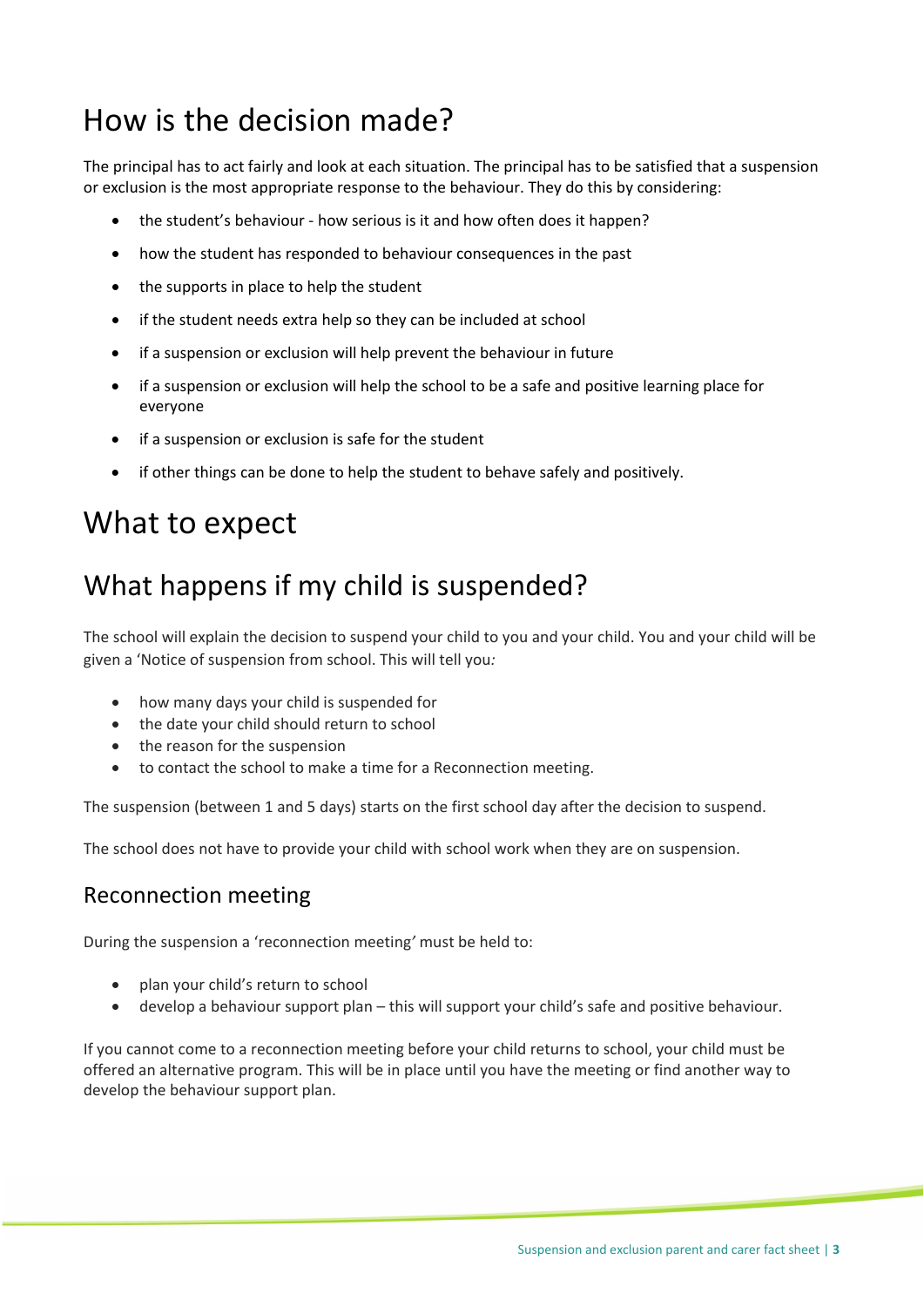# What happens if the principal is thinking about excluding my child?

The school will explain why the principal is thinking about excluding your child from school.

You and your child will be given a 'Suspension pending directions' notice. This will tell you*:* 

- your child is suspended for 5 school days
- the reasons why the principal is thinking about excluding your child
- to contact the school to make a time for a 'directions conference' within 5 school days.

The suspension starts on the first school day after the decision to suspend.

The school is not required to provide your child with school work during the 5 day suspension.

#### Directions conference

During the 5 day suspension, a 'directions conference' is held to discuss the behaviour and what should happen next. The directions conference is with you, your child, school staff and other people who can help.

At the directions conference:

- the school will explain to you and your child why the principal is concerned about the behaviour
- your child can respond to the principal's concerns
- you and your child can provide information you would like the principal to consider in deciding whether to exclude
- depending on their role, other people at the meeting might also provide information
- the principal will make a decision to exclude or not to exclude.

If the principal does not exclude your child, your child can return to school at the end of the suspension. A behaviour support plan is developed to support your child's safe and positive behaviour.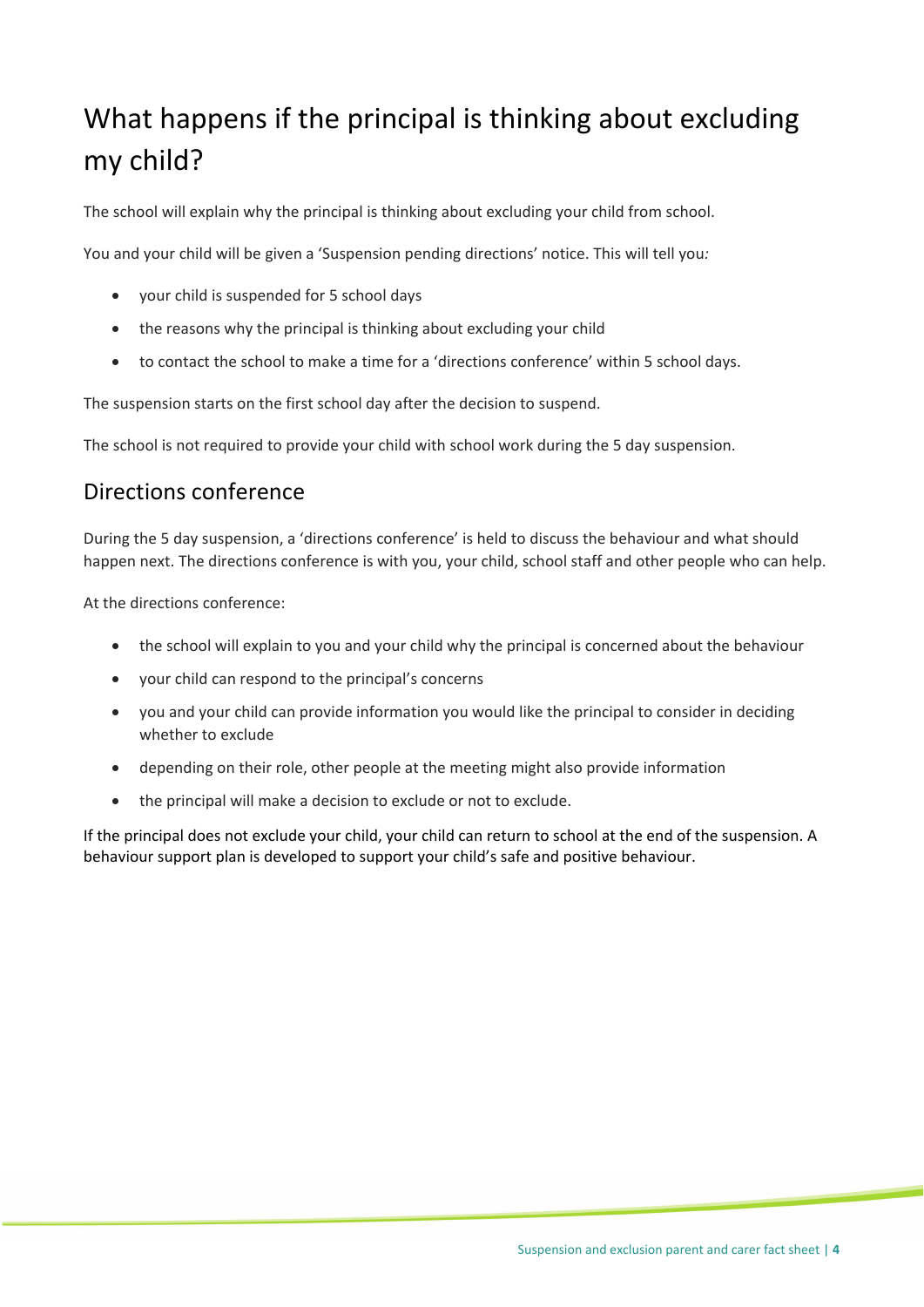### What happens if the principal excludes my child?

You and your child will be given a 'Notice of exclusion from school'*.* This will tell you:

- the start and end dates of the exclusion
- the reason for the exclusion
- the date of the 'Reconnection meeting' this is held before your child comes back to school.

You and your child will be given 'Appeal against exclusion from a school' paperwork. The appeal process will be explained to you.

You and the school will work out an alternative learning program for your child. This provides work, learning and behaviour goals during the exclusion. Schools do not have to provide an alternative learning program for your child if they are 16 years or over.

The alternative learning program will include the supports your child will receive to help them during the exclusion. A behavior support plan is developed.

Alternative leaning programs can include:

- placement at another school
- placement at a learning centre
- an alternative program in your child's own school
- an open access program
- learning at home.

#### During the exclusion

During the exclusion, your child's progress is monitored weekly.

A mid-exclusion review is held to:

- review your child's progress with their learning and behaviour goals
- update the behaviour support plan, if required.

#### Reconnection meeting

Before your child is due back at school, a reconnection meeting must be held. The reconnection meeting is with you, your child, school staff and other people who can help. Your child's progress with their learning and behaviour goals is reviewed.

If it is agreed that the goals have been met:

- your child is able to reconnect with their usual learning arrangements at school
- the behaviour support plan is updated.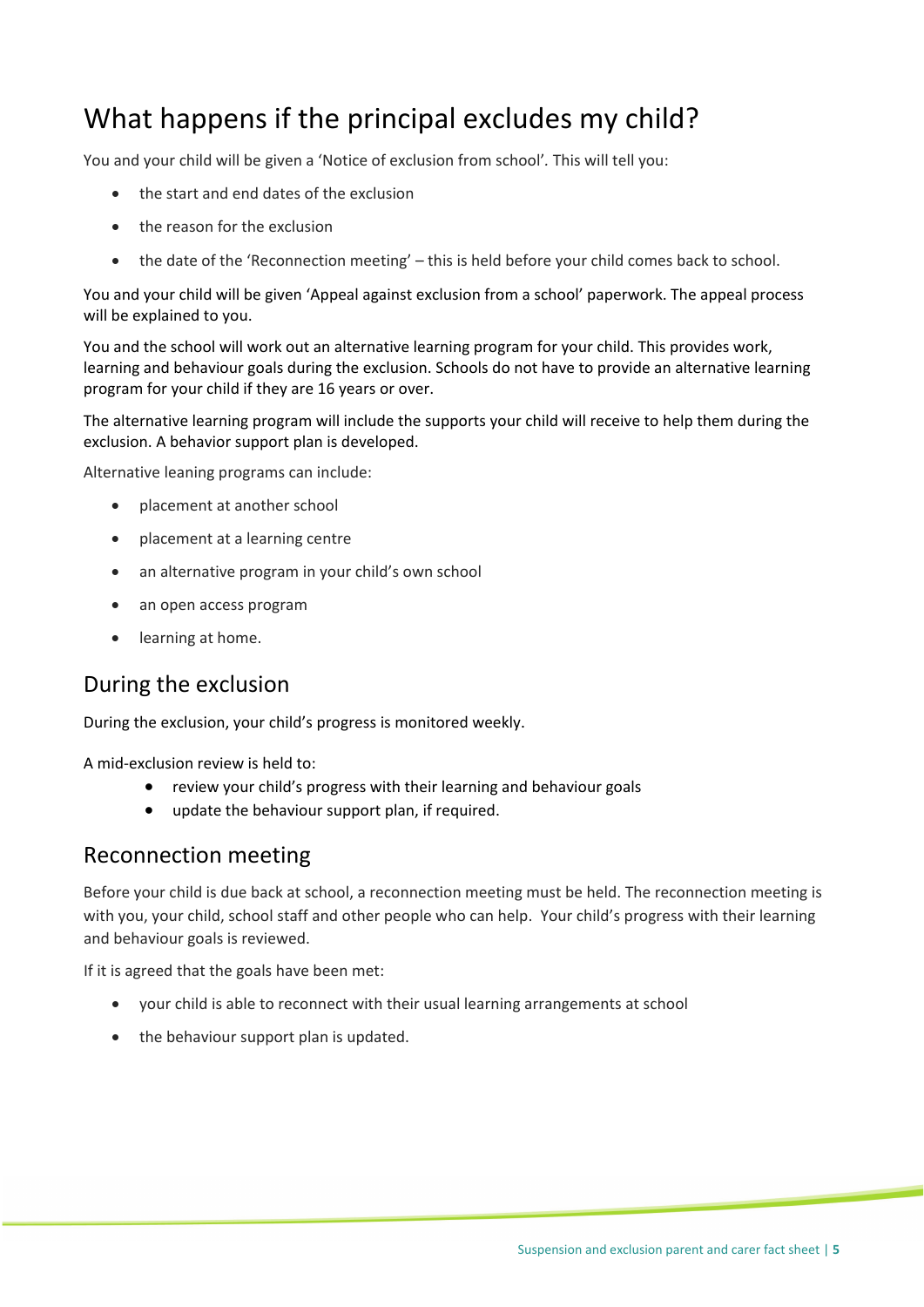If the goals have not been met:

the exclusion can be extended (cannot be longer than 10 consecutive calendar weeks or the rest of the school term).

If you cannot come to a reconnection meeting before your child returns to school, your child must be offered an alternative program. This will be in place until you have the meeting or find another way to update the behaviour support plan.

## Reconnection meetings and directions conferences

#### Who will be there?

The people at the meeting include:

- you
- your child
- school staff (for example, principal, other school leaders, teacher, Aboriginal education worker, support staff).

Other people who might be at the meeting include:

- Department for Education staff (for example, a behaviour support coach, special educator, social worker or Aboriginal education worker)
- a support person invited by you (for example, someone in your family, a social worker, support worker or disability advocate)
- other people who might help (for example, service providers or interpreters).

You should discuss who you think would be helpful to be at the meeting with your child's school. You should tell the school if you will be taking a support person.

### Behaviour support plans

A behavior support plan is a plan to support your child's safe and positive behaviour. It can be developed at any time when there are concerns about your child's behaviour. It might include:

- the skills your child needs for safe and positive behavior
- how your child will learn the skills they need and who will help them
- what's getting in the way of your child using the skills they already have
- a plan to fix the things that are getting in the way of safe and positive behaviour
- a plan for things to be safe and positive while your child is still learning and practicing the skills
- how progress will be noticed and reviewed
- responses to behaviour concerns in the future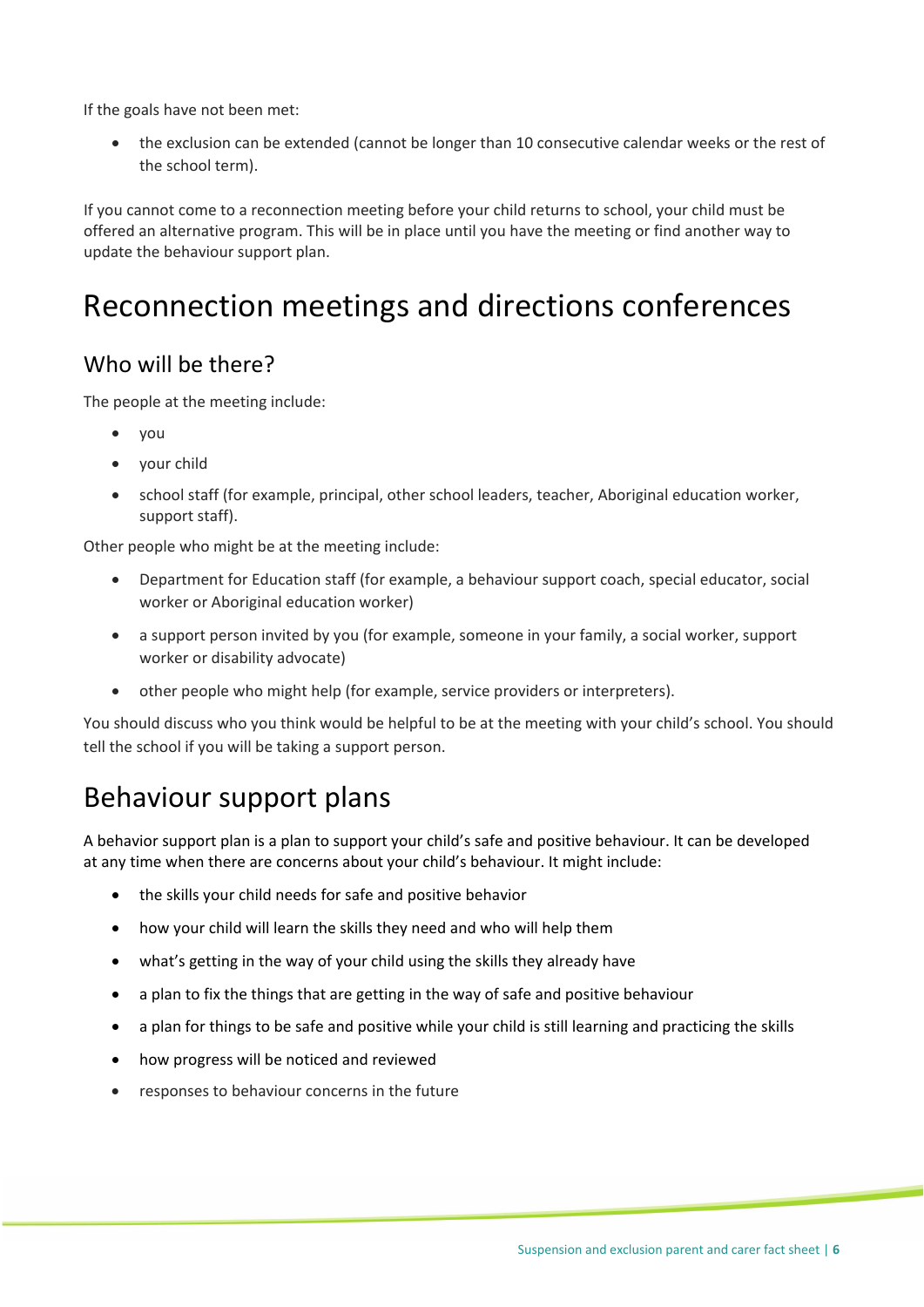- responsibilities of the school, you and your child
- referring your child to support services within the department or in the community.

### Behaviour and suspensions and exclusions

#### Can students be treated differently for the same behaviour?

Yes.

When a principal decides that a student should be suspended or excluded, they have to look at all the circumstances.

Two students might seem to have behaved the same, but when the principal considers all the circumstances, it might be fair to treat each student differently.

#### Can my child be suspended or excluded for behaviour that did not happen at school?

Yes.

Your child can be suspended or excluded for behaviour that happened outside of school hours and off school grounds. This is only if there is a reasonable connection between your child's behaviour and the school or school relationships. For example:

- behaviour that happened on the way to school
- behaviour while wearing school uniform or representing the school
- behaviour while on school excursions or camps
- in person or online behaviour towards another student or school staff in the evening or at the weekend.

### School grounds and other schools

#### Can my child be on school grounds while suspended or excluded?

It is against the law for your child to be on school grounds while suspended or excluded. If your child is on school grounds while suspended or excluded, they are committing an offence. Anyone who encourages your child or helps them be at school while suspended or excluded is also committing a offence.

Your child can be on school grounds to go to a 'directions conference' or 'reconnection meeting'.

If your child has other good reasons to be on school grounds the principal can approve this in writing. For example, this might be to:

- receive services on the premises
- go to an alternative learning program.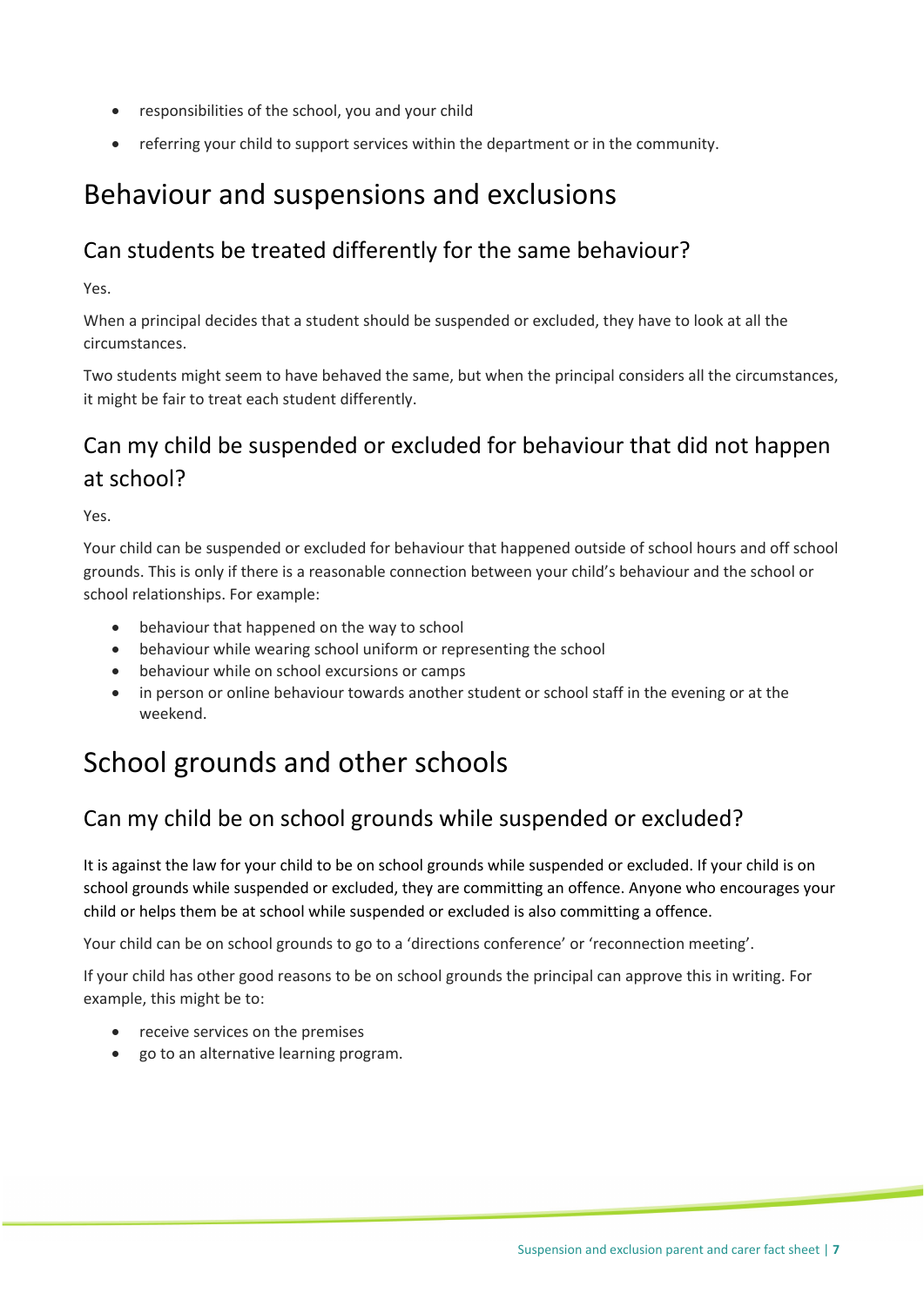#### Can I enrol my child at another school while they are suspended or excluded?

 $N<sub>0</sub>$ 

You cannot enrol your child at another school while they are suspended or excluded. If your child needs to enrol at a new school after the suspension or exclusion, they still need support. The principal of your child's current school and the principal of the new school will talk about your child's behaviour. Your child's behaviour support plan will be worked out between both schools, you and your child.

### Appeals or complaints

#### Disagreements about suspensions

You cannot appeal against your child's suspension.

If you cannot resolve a disagreement with your child's school, you can make a complaint to the Department for Education Customer Feedback Unit:

- phone 1800 677 435 (toll free)
- use the online complaint form at [www.education.sa.gov.au/schoolcomplaint](http://www.education.sa.gov.au/schoolcomplaint)

#### Exclusion appeals

You, your child, or an adult acting on your request, or on the request of your child, can appeal against:

- the exclusion
- an extension to the exclusion

on the grounds that:

- the information considered in the principal's decision to exclude was incorrect
- the exclusion process was not followed properly
- the length or conditions of the exclusion are not appropriate.

You will find out about how to appeal an exclusion at the 'directions conference'. You also receive paperwork for the appeal. You must give appeal paperwork to the Education Director at your local education office. You have 5 school days after the directions conference to do this.

If you don't know which local education office to contact:

- ask the school
- phone 8226 1000
- Search for your child's school on [www.education.sa.gov.au/findaschool](https://www.education.sa.gov.au/findaschool) The school's education office contact details are on the school's listing.